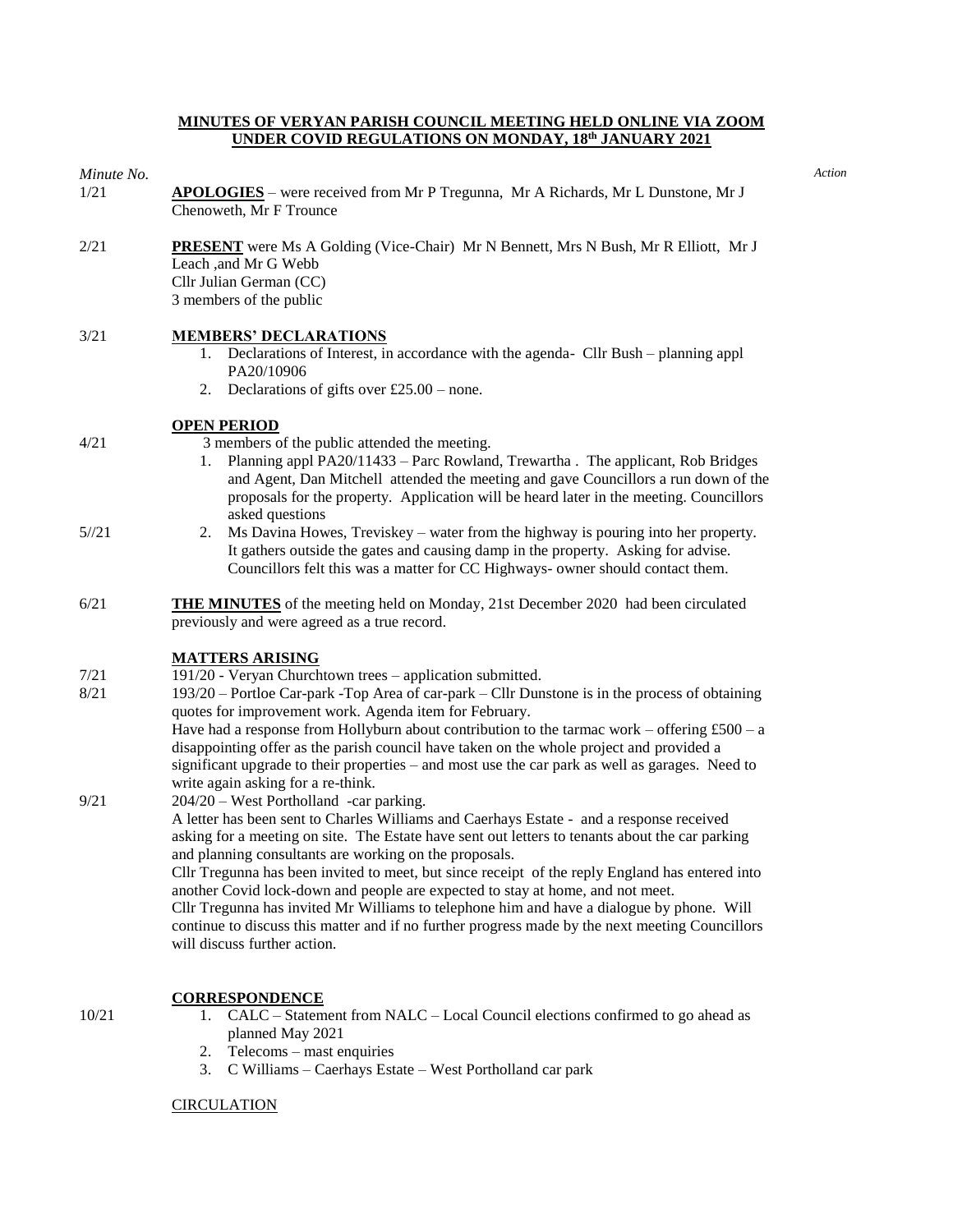No circulation at present

|       | <b>PLANNING</b> |                                                                                                                                                                        |  |  |
|-------|-----------------|------------------------------------------------------------------------------------------------------------------------------------------------------------------------|--|--|
| 11/21 |                 | 1. PA20/10657-Certificate of lawfulness for proposed use or development for the<br>demolition of existing bungalow and construction of a replacement dwelling.         |  |  |
|       |                 | PA17/09839 dated 11 <sup>th</sup> December 2017 has begun with the commencement of the                                                                                 |  |  |
|       |                 | foundations and therefore Condition 1 has been met. - Carne Cottage, Veryan TR2                                                                                        |  |  |
|       |                 | 5PF                                                                                                                                                                    |  |  |
|       |                 | Council response - noted. Carried                                                                                                                                      |  |  |
| 12/21 | 2.              | 2 PA20/10906 – Construction of single wooden garage and double carport – Boudzhi,                                                                                      |  |  |
|       |                 | Access from Road From Veryan Green Cricket Ground and Pavilion To Century Lane,                                                                                        |  |  |
|       |                 | Trewatha, Veryan TR2 5QJ                                                                                                                                               |  |  |
|       |                 | Cllr Bush declared an interest.                                                                                                                                        |  |  |
|       |                 | Proposed Cllr Golding, seconded Cllr Webb - The parish council has no objections                                                                                       |  |  |
|       |                 | providing scheme demonstrates that it complies with planning policies. The council                                                                                     |  |  |
|       |                 | has had a problem making a decision due to the lack of information given identifying a                                                                                 |  |  |
|       |                 | significant change of use for the site. Carried.                                                                                                                       |  |  |
| 13/21 |                 | 3. PA20/11386 – Notification of proposed works to trees in conservation area – Removal                                                                                 |  |  |
|       |                 | of one Monterey Pine $(T1)$ and a Eucalyptus $(T2)$ – Site adj The New Inn, Veryan                                                                                     |  |  |
|       |                 | Churchtown TR2 5QA - Veryan Parish Council                                                                                                                             |  |  |
|       |                 | Cllrs not commenting. Concern that the tree officer has posted a comment already                                                                                       |  |  |
|       |                 | saying no justification for work. Clerk checking application.                                                                                                          |  |  |
| 14/21 | 4.              | PA2011474 – Proposed internal alterations and extension – Vine Cottage, Portloe                                                                                        |  |  |
|       |                 | <b>TR2 5QZ</b>                                                                                                                                                         |  |  |
|       |                 | Proposed Cllr Golding, seconded Cllr Leach – no objections subject to the application                                                                                  |  |  |
|       |                 | demonstrating that it complies with planning policy. Carried.                                                                                                          |  |  |
| 15/21 | 5.              | PA20/11433 – Proposed demolition of existing hallway and garage and erection of<br>new 2 storey extension to include recessed balcony on part of East elevation - Parc |  |  |
|       |                 | Rowland, Trewatha, Veryan                                                                                                                                              |  |  |
|       |                 | The Cllrs debated the application following reports from the applicant and agent in                                                                                    |  |  |
|       |                 | the Open period. There was not a consensus of opinion and Acting Chair took                                                                                            |  |  |
|       |                 | decision to ask for extension for decision from planning officer – have some more                                                                                      |  |  |
|       |                 | consultation when more Councillors have had a chance to view plans- at next meeting.                                                                                   |  |  |
|       |                 | Carried.                                                                                                                                                               |  |  |
|       |                 |                                                                                                                                                                        |  |  |

# **FINANCE**

## 16/21

| Invoice |                                                              |        |
|---------|--------------------------------------------------------------|--------|
|         | 1. $C$ Davidson – grass cutting                              | 120.00 |
|         | 2. C Davidson – Veryan Churchyard – grass $\&$ hedge cutting | 200.00 |
|         | 3. SW Water – Portloe toilets                                | 36.04  |
|         | 4. Sea Dog IT $-$ Jan monthly website maint                  | 25.00  |
|         | 5. Lewis Annear – chainsaw work – 10hrs coastpath            | 250.00 |

*The above schedule was agreed and payment authorized. Proposed Cllr Elliott, seconded Cllr Golding.*

Bank balances and reconciliation at 31<sup>st</sup> December 2020 were noted.

**Receipts** Car Park Donation Box takings: Receipts December/ January £85.53

## **PLAY AREA REPORT**

17/21

Cllr Webb reported –

He has liaised with pupils of the school about the project and the children are designing 'their' play ground ideas – Lockdown has slowed up the consultation but this will resume as soon as possible.